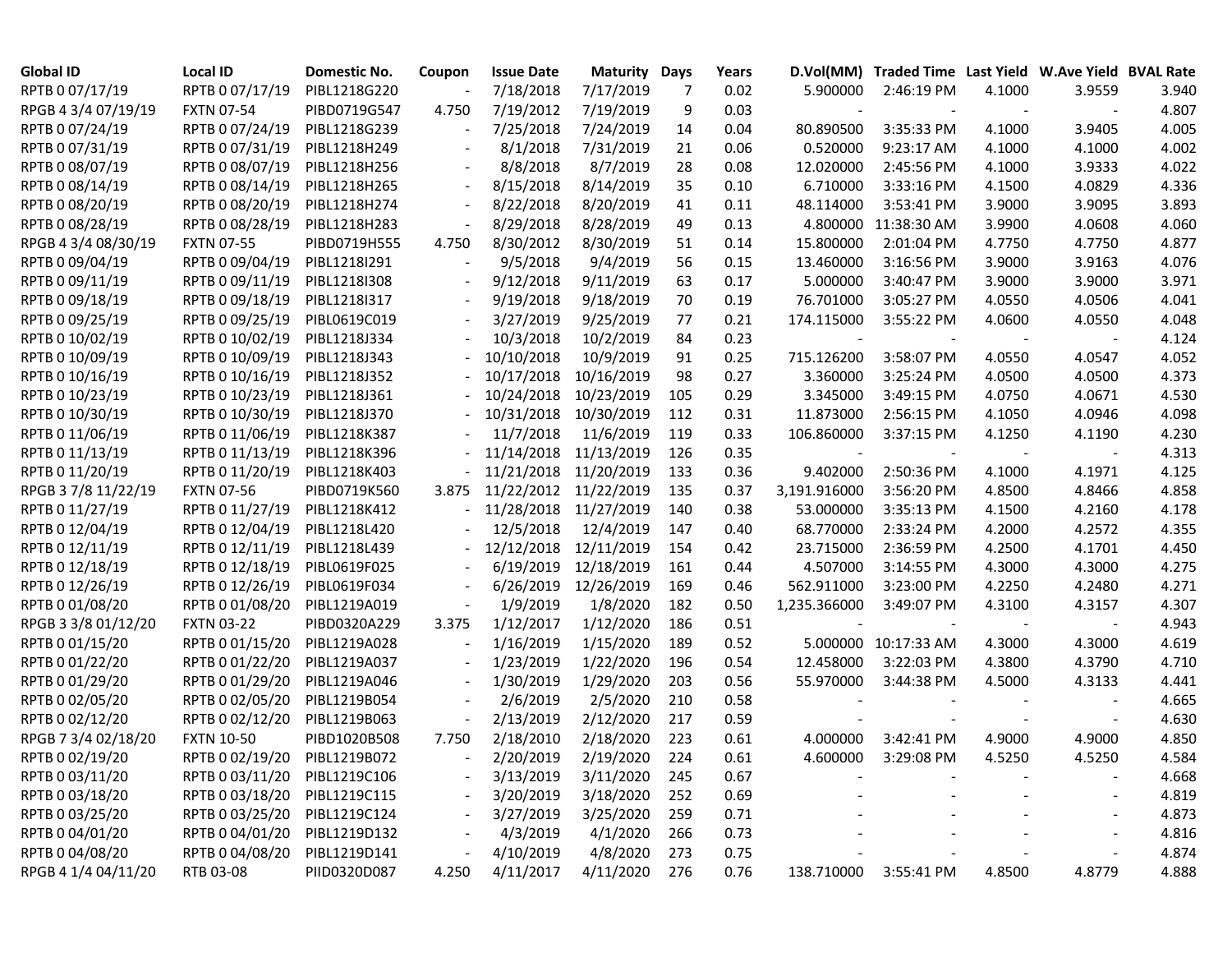| <b>Global ID</b>     | <b>Local ID</b>   | Domestic No. | Coupon                   | <b>Issue Date</b>                 | <b>Maturity</b> | Days | Years |                          | D.Vol(MM) Traded Time Last Yield W.Ave Yield BVAL Rate |        |                          |       |
|----------------------|-------------------|--------------|--------------------------|-----------------------------------|-----------------|------|-------|--------------------------|--------------------------------------------------------|--------|--------------------------|-------|
| RPTB 0 04/29/20      | RPTB 0 04/29/20   | PIBL1219D178 | $\overline{\phantom{a}}$ | 4/30/2019                         | 4/29/2020       | 294  | 0.81  |                          |                                                        |        |                          | 4.927 |
| RPTB 0 05/06/20      | RPTB 0 05/06/20   | PIBL1219E186 | $\overline{\phantom{a}}$ | 5/8/2019                          | 5/6/2020        | 301  | 0.82  | 246.900000               | 3:18:22 PM                                             | 4.6000 | 4.6320                   | 4.632 |
| RPTB 0 05/13/20      | RPTB 0 05/13/20   | PIBL1219E195 | $\overline{\phantom{a}}$ | 5/15/2019                         | 5/13/2020       | 308  | 0.84  |                          |                                                        |        |                          | 4.917 |
| RPTB 0 05/20/20      | RPTB 0 05/20/20   | PIBL1219E202 | $\overline{\phantom{a}}$ | 5/22/2019                         | 5/20/2020       | 315  | 0.86  |                          |                                                        |        |                          | 4.776 |
| RPTB 0 05/27/20      | RPTB 0 05/27/20   | PIBL1219E211 | $\overline{\phantom{a}}$ | 5/29/2019                         | 5/27/2020       | 322  | 0.88  |                          |                                                        |        |                          | 4.911 |
| RPTB 0 06/03/20      | RPTB 0 06/03/20   | PIBL1219F229 | $\overline{\phantom{a}}$ | 6/4/2019                          | 6/3/2020        | 329  | 0.90  |                          |                                                        |        |                          | 4.825 |
| RPTB 0 06/10/20      | RPTB 0 06/10/20   | PIBL1219F238 | $\overline{\phantom{a}}$ | 6/11/2019                         | 6/10/2020       | 336  | 0.92  | 17.765000                | 2:25:01 PM                                             | 4.7350 | 4.7350                   | 4.737 |
| RPTB 0 06/17/20      | RPTB 0 06/17/20   | PIBL1219F247 | $\overline{\phantom{a}}$ | 6/19/2019                         | 6/17/2020       | 343  | 0.94  | 50.000000                | 3:20:08 PM                                             | 4.7900 | 4.7900                   | 4.793 |
| RPTB 0 06/24/20      | RPTB 0 06/24/20   | PIBL1219F256 | $\overline{\phantom{a}}$ | 6/26/2019                         | 6/24/2020       | 350  | 0.96  | 128.733000               | 3:30:27 PM                                             | 4.7400 | 4.7436                   | 4.745 |
| RPTB 0 07/08/20      | RPTB 0 07/08/20   | PIBL1219G264 | $\overline{\phantom{a}}$ | 7/10/2019                         | 7/8/2020        | 364  | 1.00  | 470.368000               | 3:54:18 PM                                             | 4.7400 | 4.7373                   | 4.740 |
| RPGB 7 1/4 08/19/20  | RTB 10-01         | PIID1020H015 | 7.250                    | 8/19/2010                         | 8/19/2020       | 406  | 1.11  | 1.500000                 | 10:34:15 AM                                            | 4.8995 | 4.8995                   | 4.860 |
| RPGB 3 3/8 08/20/20  | <b>FXTN 05-73</b> | PIBD0520H735 | 3.375                    | 8/20/2015                         | 8/20/2020       | 407  | 1.11  | 61.291000                | 3:36:36 PM                                             | 4.8750 | 4.8774                   | 4.823 |
| RPGB 6 1/8 09/16/20  | <b>FXTN 10-51</b> | PIBD1020I510 | 6.125                    | 9/16/2010                         | 9/16/2020       | 434  | 1.19  | 0.500000                 | 2:25:59 PM                                             | 4.8800 | 4.8800                   | 4.944 |
| RPGB 5 7/8 12/16/20  | <b>FXTN 10-52</b> | PIBD1020L525 | 5.875                    | 12/16/2010                        | 12/16/2020      | 525  | 1.44  |                          |                                                        |        |                          | 4.913 |
| RPGB 4 1/4 01/25/21  | <b>FXTN 03-23</b> | PIBD0321A236 | 4.250                    | 1/25/2018                         | 1/25/2021       | 565  | 1.55  |                          | 0.500000 11:40:23 AM                                   | 4.8650 | 4.8650                   | 4.830 |
| RPGB 7 3/8 03/03/21  | RTB 10-02         | PIID1021C027 | 7.375                    | 3/3/2011                          | 3/3/2021        | 602  | 1.65  | 16.020000                | 3:33:26 PM                                             | 4.9000 | 4.8948                   | 4.898 |
| RPGB 3 1/2 03/20/21  | <b>FXTN 07-57</b> | PIBD0721C574 | 3.500                    | 3/20/2014                         | 3/20/2021       | 619  | 1.70  | 110.658000               | 3:33:12 PM                                             | 4.9000 | 4.8885                   | 4.820 |
| RPGB 6 1/2 04/28/21  | <b>FXTN 10-53</b> | PIBD1021D531 | 6.500                    | 4/28/2011                         | 4/28/2021       | 658  | 1.80  |                          | 10.000000 11:39:27 AM                                  | 4.9550 | 4.9550                   | 4.809 |
| RPGB 4 7/8 06/13/21  | RTB 03-09         | PIID0321F092 | 4.875                    | 6/13/2018                         | 6/13/2021       | 704  | 1.93  | 62.600000                | 3:42:29 PM                                             | 4.8500 | 4.8387                   | 4.871 |
| RPGB 5 3/4 10/20/21  | RTB 10-03         | PIID1021J039 | 5.750                    | 10/20/2011                        | 10/20/2021      | 833  | 2.28  |                          |                                                        |        |                          | 4.862 |
| RPGB 5 3/4 11/24/21  | <b>FXTN 10-55</b> | PIBD1021K551 | 5.750                    | 11/24/2011                        | 11/24/2021      | 868  | 2.38  |                          | 50.000000 11:57:15 AM                                  | 4.8600 | 4.8600                   | 4.868 |
| RPGB 63/8 01/19/22   | <b>FXTN 10-54</b> | PIBD1022G545 | 6.375                    | 7/19/2011                         | 1/19/2022       | 924  | 2.53  | 45.000000                | 2:09:58 PM                                             | 4.8600 | 4.8600                   | 4.867 |
| RPGB 4 01/26/22      | <b>FXTN 05-74</b> | PIBD0522A747 | 4.000                    | 1/26/2017                         | 1/26/2022       | 931  | 2.55  | 10.000000                | 3:31:38 PM                                             | 4.8250 | 4.8250                   | 4.841 |
| RPGB 15 03/14/22     | <b>FXTN 20-02</b> | PIBD2022C021 | 15.000                   | 3/14/2002                         | 3/14/2022       | 978  | 2.68  |                          |                                                        |        |                          | 4.769 |
| RPGB 4 3/4 07/04/22  | <b>FXTN 03-24</b> | PIBD0322G247 | 4.750                    | 7/4/2019                          | 7/4/2022        | 1090 | 2.98  | 375.500000               | 3:39:33 PM                                             | 4.7475 | 4.7672                   | 4.770 |
| RPGB 4 7/8 08/02/22  | <b>FXTN 10-56</b> | PIBD1022H562 | 4.875                    | 8/2/2012                          | 8/2/2022 1119   |      | 3.06  |                          |                                                        |        |                          | 4.888 |
| RPGB 4 3/4 09/13/22  | <b>FXTN 10-57</b> | PIBD1022I570 | 4.750                    | 9/13/2012                         | 9/13/2022       | 1161 | 3.18  |                          |                                                        |        |                          | 4.893 |
| RPGB 12 3/4 10/17/22 | <b>FXTN 20-03</b> | PIBD2022J033 | 12.750                   | 10/17/2002                        | 10/17/2022 1195 |      | 3.27  |                          |                                                        |        |                          | 4.897 |
| RPGB 4 5/8 12/04/22  | RTB 05-11         | PIID0522L114 | 4.625                    | 12/4/2017                         | 12/4/2022 1243  |      | 3.40  | 63.100000                | 3:58:18 PM                                             | 4.8500 | 4.8490                   | 4.824 |
| RPGB 4 12/06/22      | <b>FXTN 10-58</b> | PIBD1022L585 | 4.000                    | 12/6/2012                         | 12/6/2022 1245  |      | 3.41  | 36.200000                | 3:04:26 PM                                             | 4.9500 | 4.9500                   | 4.953 |
| RPGB 13 02/20/23     | <b>FXTN 20-04</b> | PIBD2023B048 | 13.000                   | 2/20/2003                         | 2/20/2023 1321  |      | 3.62  |                          |                                                        |        |                          | 4.914 |
| RPGB 5 1/2 03/08/23  | <b>FXTN 05-75</b> | PIBD0523C752 | 5.500                    | 3/8/2018                          | 3/8/2023 1337   |      | 3.66  | 3.000000                 | 3:59:23 PM                                             | 4.8500 | 4.8500                   | 4.953 |
| RPGB 3 1/2 04/21/23  | <b>FXTN 07-58</b> | PIBD0723D588 | 3.500                    | 4/21/2016                         | 4/21/2023 1381  |      | 3.78  | 160.000000               | 2:22:06 PM                                             | 4.9900 | 4.9788                   | 4.974 |
| RPGB 11 7/8 05/29/23 | <b>FXTN 20-05</b> | PIBD2023E054 | 11.875                   | 5/29/2003                         | 5/29/2023 1419  |      | 3.89  |                          |                                                        |        |                          | 4.926 |
| RPGB 3 1/4 08/15/23  | RTB 10-04         | PIID1023H046 | 3.250                    | 8/15/2013                         | 8/15/2023 1497  |      | 4.10  | 323.409000               | 3:22:40 PM                                             | 5.0550 | 5.0326                   | 5.026 |
| RPGB 11 3/8 10/23/23 | <b>FXTN 20-06</b> | PIBD2023J068 |                          | 11.375 10/23/2003                 | 10/23/2023 1566 |      | 4.29  |                          |                                                        |        |                          | 4.946 |
| RPGB 6 1/4 03/12/24  | RTB 05-12         | PIID0524C129 | 6.250                    | 3/12/2019                         | 3/12/2024 1707  |      | 4.67  | 10,299.977000 3:57:24 PM |                                                        | 4.9900 | 5.0012                   | 4.995 |
| RPGB 4 1/2 04/20/24  | <b>FXTN 07-59</b> | PIBD0724D595 | 4.500                    | 4/20/2017                         | 4/20/2024 1746  |      | 4.78  |                          |                                                        |        |                          | 4.933 |
| RPGB 12 3/8 06/03/24 | <b>FXTN 20-07</b> | PIBD2024F075 | 12.375                   | 6/3/2004                          | 6/3/2024 1790   |      | 4.90  |                          |                                                        |        | $\overline{\phantom{a}}$ | 4.976 |
| RPGB 12 7/8 08/05/24 | <b>FXTN 20-08</b> | PIBD2024H086 | 12.875                   | 8/5/2004                          | 8/5/2024 1853   |      | 5.07  |                          |                                                        |        |                          | 4.984 |
| RPGB 4 1/8 08/20/24  | <b>FXTN 10-59</b> | PIBD1024H595 | 4.125                    | 8/20/2014                         | 8/20/2024 1868  |      | 5.11  | 17.768020                | 2:13:42 PM                                             | 5.1500 | 5.1375                   | 4.952 |
| RPGB 13 3/4 11/11/24 | <b>FXTN 20-09</b> | PIBD2024K091 |                          | 13.750 11/11/2004 11/11/2024 1951 |                 |      | 5.34  |                          |                                                        |        |                          | 4.995 |